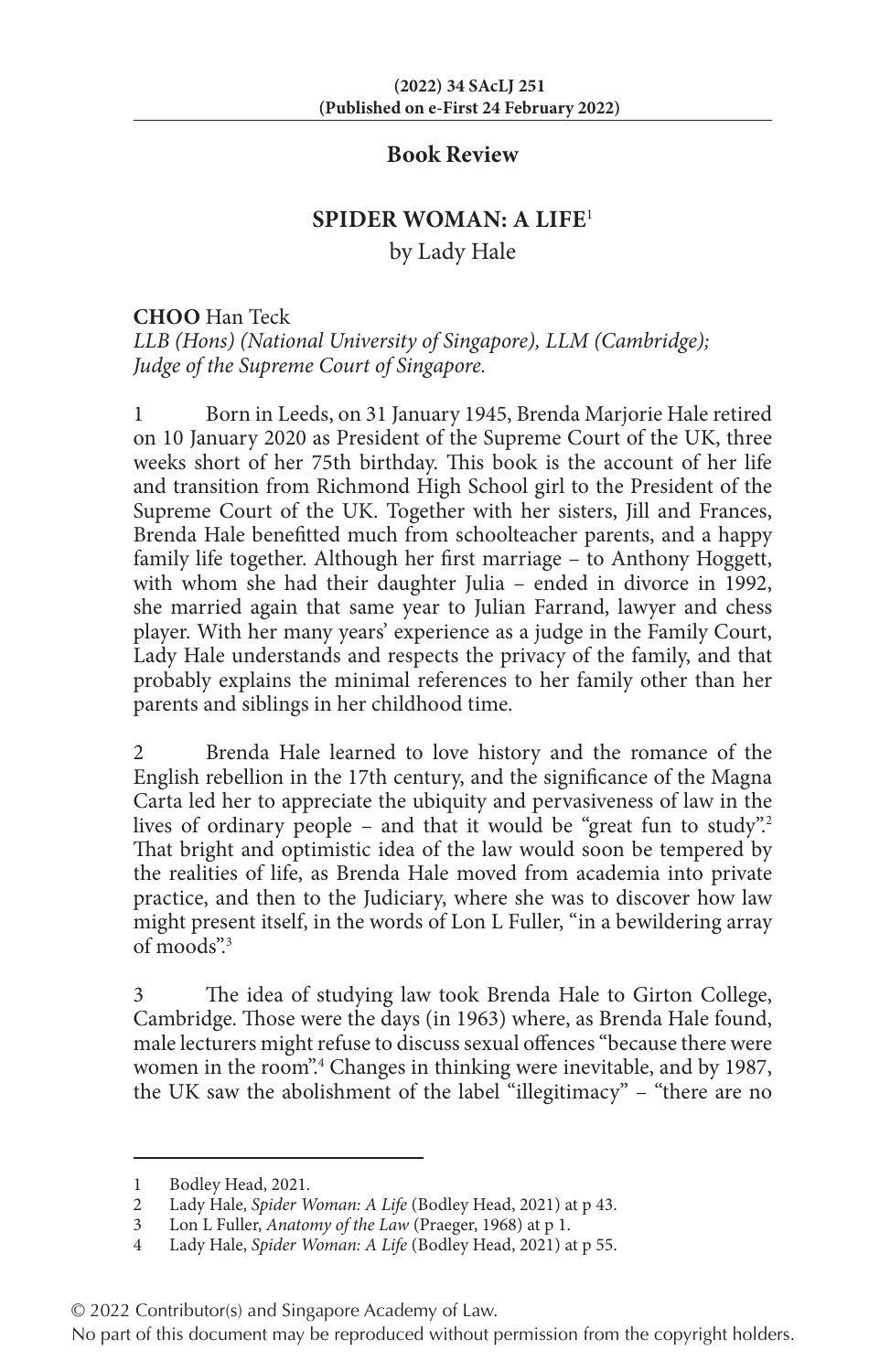illegitimate children, only unmarried parents".<sup>5</sup> The passion for the law, and perhaps with a sprinkling of the teaching DNA in her saw Brenda Hale spending 18 years as a lecturer at the University of Manchester. She had chosen Manchester because she had studied family law under the famous Peter Bromley,<sup>6</sup> and tort law under Harry Street<sup>7</sup> there.

4 In 1967 when Brenda Hale decided to gain admission to the Bar, applicants still had to eat 36 dinners at the Inns of Court, and in her case, Brenda Hale chose Gray's Inn because she knew people there, not least her fellow lecturer and soon-to-be husband, John Hoggett. She was admitted to the Bar, having filled herself with the requisite meals at Gray's Inn, in 1969, a year after she and Hoggett married. By 2017, the meals at the Inns had been replaced by more structured "Qualifying Sessions", but to those like Brenda Hale, fellowship forged over meals created a layer of almost indelible memories. Nonetheless, Lady Hale, as Brenda Hale was addressed when she became a Justice of the Supreme Court, thinks that this was a change for the better. The Qualifying Sessions ensured that the junior most in the profession got to meet the senior most, and instead of loose, unstructured conversations over meals, they listened to professional topics in the true learning of an apprenticeship.

5 The final step to entry in the profession was to spend 12 months in pupillage. She did this under John da Cunha whose practice was mainly in high value personal injury claims, commercial fraud, and with "a sideline in divorce cases".8 After hearing rumours that her pupil-master did not approve of women at the Bar, she eventually found the courage to ask him whether the rumour was true. It was, he said. He told her that the Bar is a fighting profession, and that women were "too obstinate or too yielding"9 – he had never settled a divorce case with a female barrister, Brenda Hale recalled. That might have been the impetus that propelled Brenda Hale to her stellar career at the Bar. Ambition and drive are not enough, as Lady Hale admits in this book. Luck, she says, plays a part, but the question is, what does one do when fortune comes knocking at one's door? That brings us to the next point.

6 Why do people write autobiographies, as distinct from memoirs? Memoirs tend to focus on some specific aspects of one's life or career, and are intended to explain either what happened in certain events from the eyes of an insider, or perhaps to explain one's role in

<sup>5</sup> Lady Hale, *Spider Woman: A Life* (Bodley Head, 2021) at p 57.

<sup>6</sup> Author of *Bromley's Family Law*.

<sup>7</sup> Author of *Street on Torts*.

<sup>8</sup> Lady Hale, *Spider Woman: A Life* (Bodley Head, 2021) at p 70.

<sup>9</sup> Lady Hale, *Spider Woman: A Life* (Bodley Head, 2021) at p 71.

<sup>© 2022</sup> Contributor(s) and Singapore Academy of Law.

No part of this document may be reproduced without permission from the copyright holders.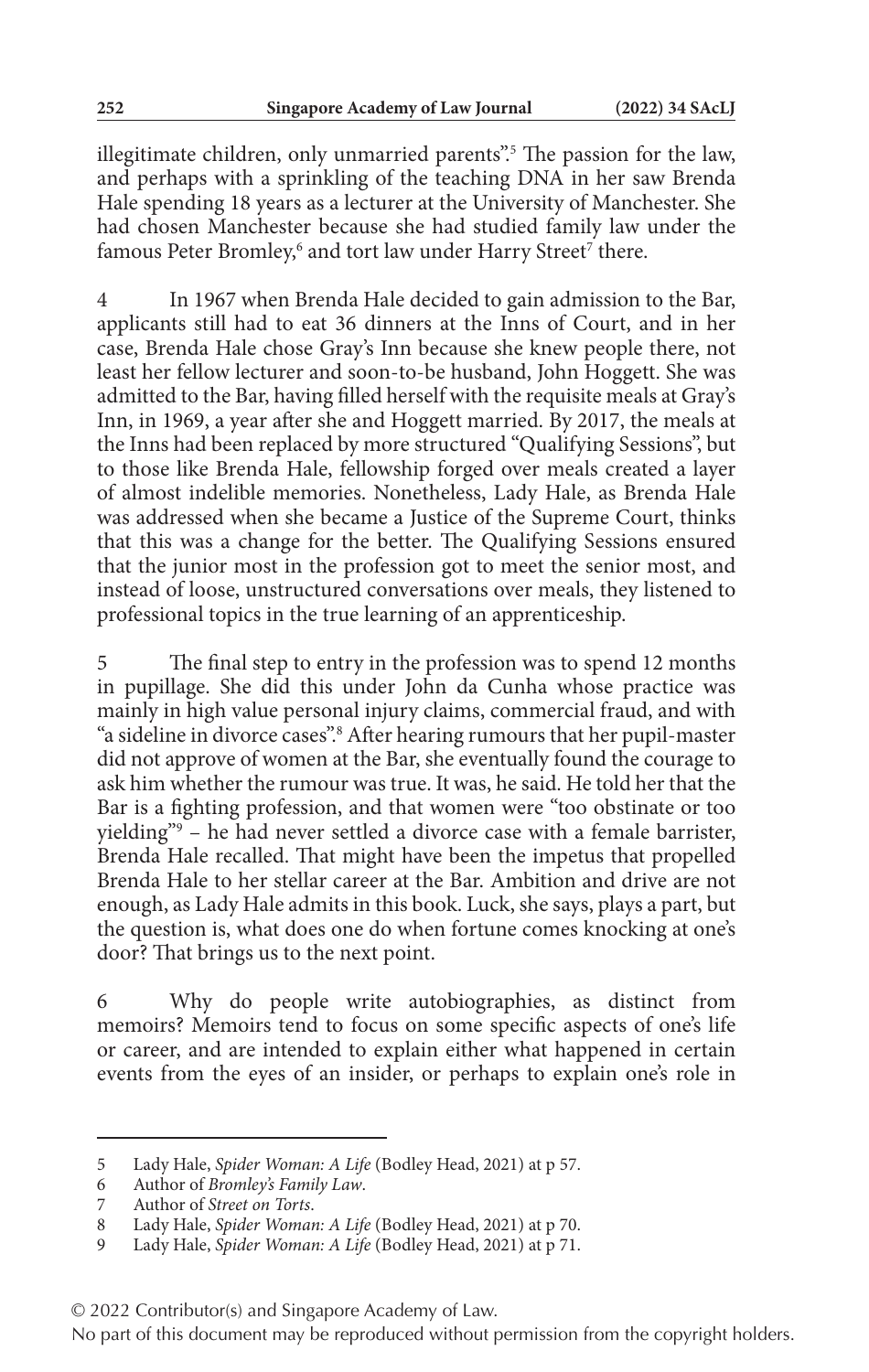those events. Right in the middle of the book we come to what might be Lady Hale's reason for writing this book. There, Lady Hale recalls how Dinah Rose QC had described Lady Hale as a "feminist, frank and fearless",10 and is perplexed by women who declare themselves to be "no feminist".11 Lady Hale wonders why such women are "so anxious to deny it, when they clearly believe that women are, or should be, equal to men in dignity and rights".12 The answer may be that such women (and men – many men believe in the same) see feminism as the opposite end of male chauvinism. Equality, after all, is equality – neither male nor female versions. Unfortunately, the most appropriate term for people who strive for equality should be "humanists" but that term had already been appropriated by the secular movement for ethical philosophy and behaviour. It may be a matter of nomenclature after all, because Lady Hale goes on to say that there "are many men who are feminists in my sense and many women who are not".<sup>13</sup>

7 This mission in life that Lady Hale had carved out for herself the higher she climbed in her career, became clearer and more intense. She began to see herself, like many successful women, as beacons for women. In spite of advances in the law that saw the passing of the Sexual Discrimination Act 1975, Lady Hale could not hide her disappointment that "the courts sometimes struggled to understand what treating a person less favourably meant".<sup>14</sup> Yet, at times, her own arguments betray the same discrimination she professes to fight. Advocating equality, she also claims that because women being women ("We lead women's lives: we have no choice"15), there is a need for diversity because "the experience of leading those lives should be just as important in shaping the law as is the experience of leading men's lives".<sup>16</sup> In other words, positions should be filled by women because they are women. Lady Hale denies that she is making an argument for positive discrimination, but admits that "it is an argument for affirmative action to try and improve the selection criteria and processes".17 This sort of confusion is inevitable when equality is seen from coloured lenses instead of neutral ones.

Public life inevitably attracts public scrutiny. In this regard, from the time she was appointed as a Law Commissioner to her elevation to the Bench, Lady Hale had to deal with public perception of her as

<sup>10</sup> Lady Hale, *Spider Woman: A Life* (Bodley Head, 2021) at p 83.

<sup>11</sup> Lady Hale, *Spider Woman: A Life* (Bodley Head, 2021) at p 83.

<sup>12</sup> Lady Hale, *Spider Woman: A Life* (Bodley Head, 2021) at p 83.

<sup>13</sup> Lady Hale, *Spider Woman: A Life* (Bodley Head, 2021) at p 84.

<sup>14</sup> Lady Hale, *Spider Woman: A Life* (Bodley Head, 2021) at p 88.

<sup>15</sup> Lady Hale, *Spider Woman: A Life* (Bodley Head, 2021) at p 95.

<sup>16</sup> Lady Hale, *Spider Woman: A Life* (Bodley Head, 2021) at p 95.

<sup>17</sup> Lady Hale, *Spider Woman: A Life* (Bodley Head, 2021) at p 99.

<sup>© 2022</sup> Contributor(s) and Singapore Academy of Law.

No part of this document may be reproduced without permission from the copyright holders.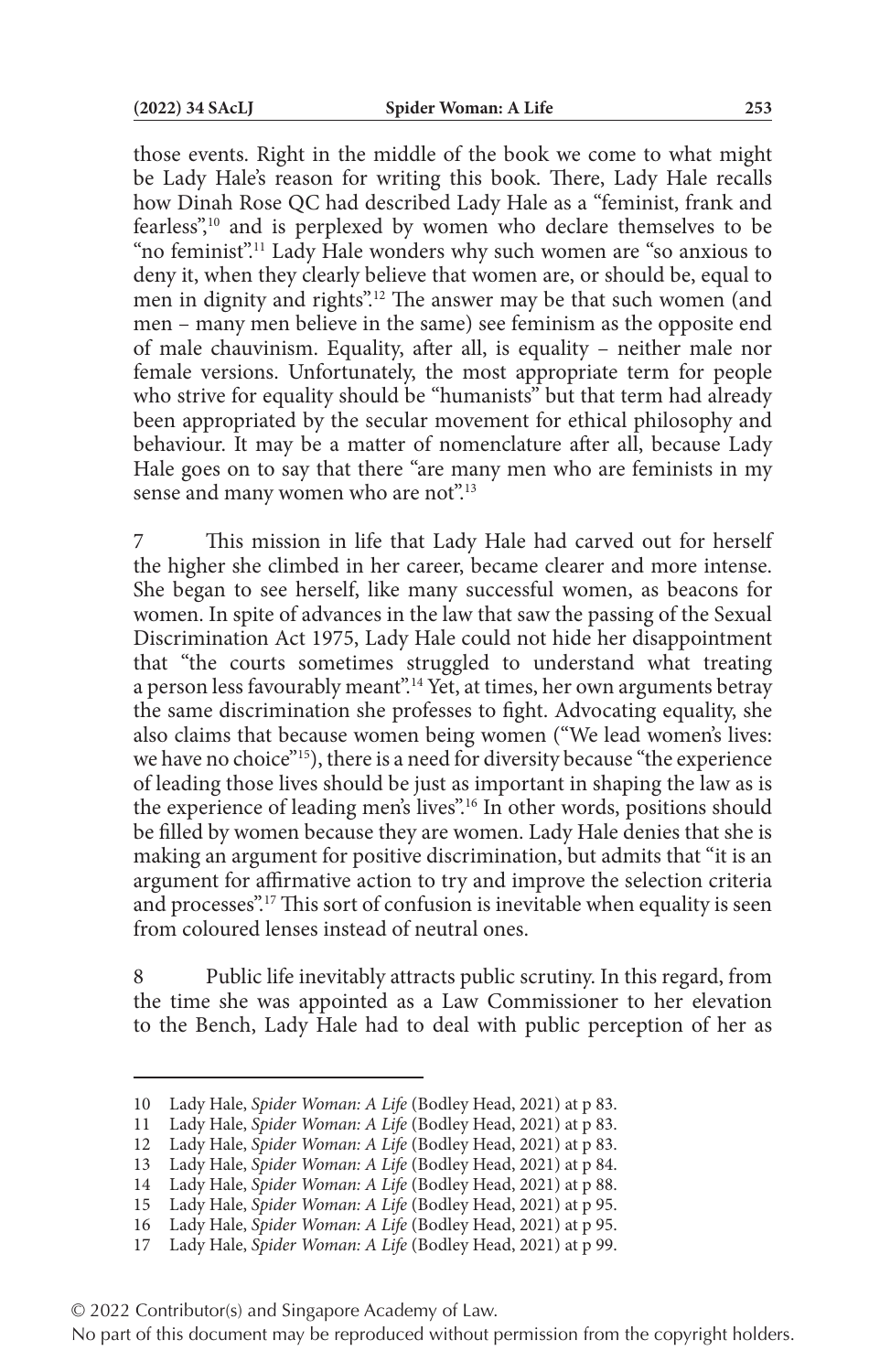a person and as a public servant. Lady Hale provides candid accounts of her experiences in the changed circle she moved in, and some may find her chapter on "Family Life in the Family Division"18 of great interest because it is in this division that Lady Hale came face-to-face with the most difficult of judgments that a court may be asked to make – deciding what counts as the best interests of the children in a broken marriage.

She clearly became an adroit hand in matrimonial cases, and with her other experiences in law, a position in the Court of Appeal was destined; and from there, it seemed a matter of course that she should rise to the House of Lords, and thereafter to the Supreme Court. But, as she recalls, the path was not straightforward. When Lord Philips retired as President of the Supreme Court, Lady Hale was the "longest serving and most experienced member of the court", but Lord Neuberger was appointed, with Lady Hale as the Deputy President. Four years later, Lady Hale seemed to have won over the confidence of her colleagues when she took over as President of the Supreme Court from Lord Neuberger.

10 Of the innumerable cases that Lady Hale has heard, from the High Court to the Supreme Court, one case stands out as a source of personal satisfaction, and that is *R (Miller) v Secretary of State for Exiting the European Union*. 19 She thinks of this as her number one "desert island" case during an interview with The Guardian on 11 January 2020.<sup>20</sup> She expanded on her reasons and feelings in her autobiography, and in which, she made clear the role of the judge in a democracy. This was the case in which the court decided that the manner in which the UK Government had prorogued the UK Parliament was unlawful. Explaining the role of the judge, Lady Hale writes: "[o]ur job is to decide cases which come before us according to the law. We cannot refuse to decide them, however much we might prefer not to be dragged into some which are essentially political disputes",<sup>21</sup> after the event in which she strode into court to deliver the judgment watched all over the world. She enraptured the world with her speech – and the spider brooch conspicuously clinging to the top right of her dress. She was surprised by the attention her spider brooch drew. She reveals in this book that she made it a habit of livening up her dress (her words); so, it might have been a frog, a dragonfly, or a bee. Contrary to speculation, that spider had no hidden message.

<sup>18</sup> Lady Hale, *Spider Woman: A Life* (Bodley Head, 2021) ch 9.

<sup>19</sup> [2016] EWHC 2768.

<sup>20</sup> Simon Hattenstone, "Lady Hale: 'My Desert Island Judgments? Number One Would Probably be the Prorogation Case'" *The Guardian* (11 January 2020) <https://www. theguardian.com/law/2020/jan/11/lady-hale-desert-island-judgments-prorogationcase-simon-hattenstone> (accessed 7 February 2022).

<sup>21</sup> Lady Hale, *Spider Woman: A Life* (Bodley Head, 2021) at p 243.

<sup>© 2022</sup> Contributor(s) and Singapore Academy of Law.

No part of this document may be reproduced without permission from the copyright holders.